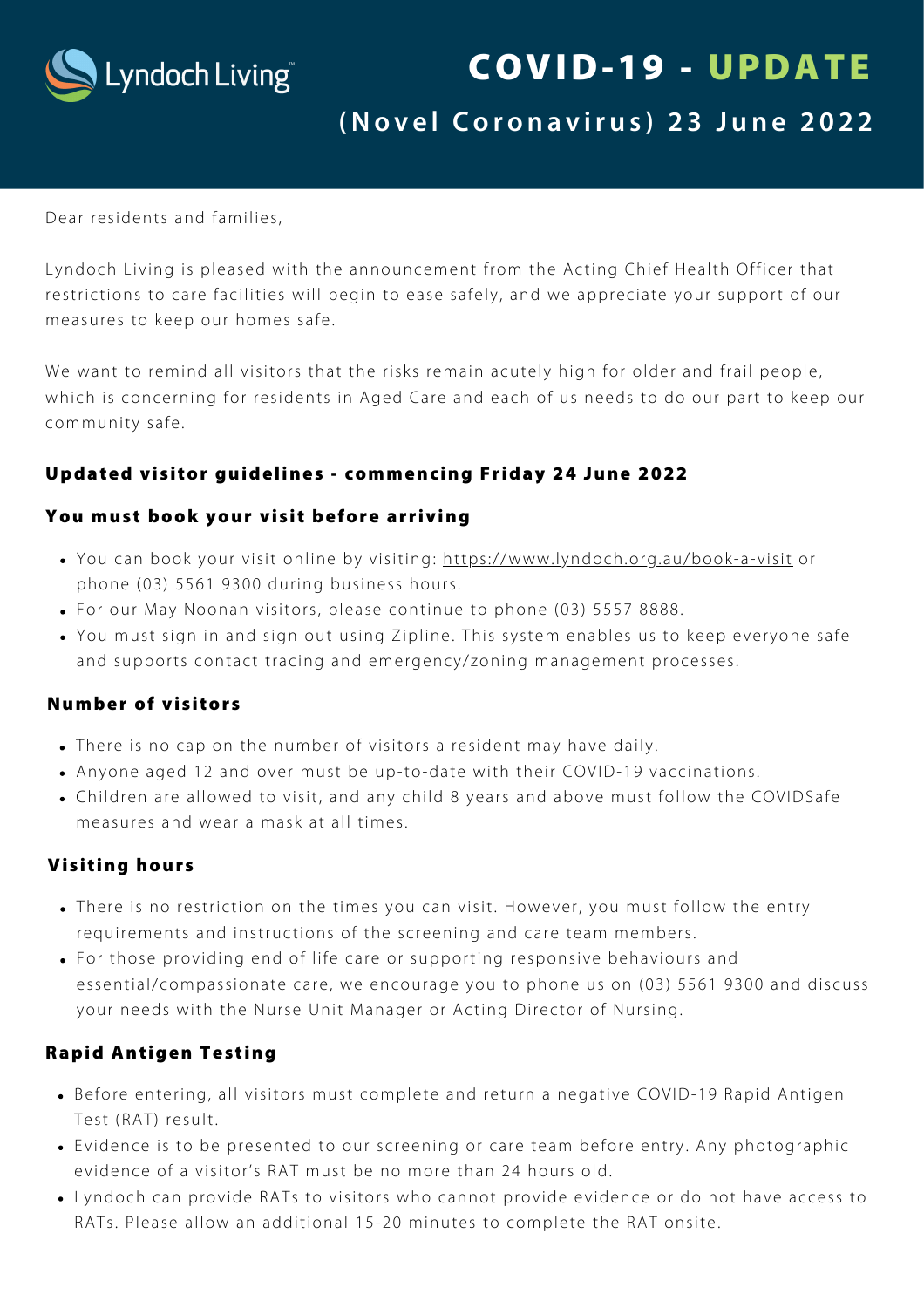#### COVID-19 vaccinations

- Being up to date with all vaccinations is the best way to keep your loved one and those who care for them safe.
- All visitors (including children who qualify for vaccination) to our homes must be up to date with their vaccinations against COVID-19. Evidence may be requested. All unvaccinated visitors will be required to wear PPE – e.g. gown, mask and gloves for the duration of the visit. This means children 12 and above who are not vaccinated, will need to wear the PPE as described above.
- As cases of cold and flu increase, we strongly encourage all visitors to consider obtaining their flu vaccination.

#### Respect our team

- . We ask that all visitors follow the relevant zoning guidelines, are patient, and treat our screening team with respect.
- Lyndoch Living has a zero tolerance of all forms of aggression and violence. Unacceptable behaviour can negatively impact the physical and mental wellbeing of team members and residents.

#### Additional safety requirements - responsibilities of visitors

- We must all continue with COVIDSafe practices within care settings. These simple measures are our best defence against transmission. They include:
	- Visitors continuing to wear a face mask (or other additional PPE as instructed) correctly throughout their visit. They are not to be removed at any time.
	- o Visitors following all COVIDSafe measures (e.g. social distance and hand hygiene) and only visiting in a resident's room.
	- Visitors Only visiting when they are well, and are not displaying any signs of a cold/flu, respiratory or COVID-19 symptoms.
	- Visitors responding truthfully to COVID-19 screening and vaccination questions.
	- o Visitors cooperating with undertaking Rapid Antigen Testing.

Please note, should the COVID-19 situation change or any unit becomes a Red Zone, we reserve the right to alter visiting requirements as required. We encourage you to regularly check our [website](https://www.lyndoch.org.au/covid-19-updates/) and social [media](https://www.facebook.com/LyndochLiving/) or sign up for [COVID-19](https://www.lyndoch.org.au/covid-19-mailing-list-signup/) updates via email.

As the nominated primary contact, we respectfully ask you to share this information with other family members and friends.

## www.lyndoch.org.au | [reception@lyndoch.org.au](https://www.lyndoch.org.au/)